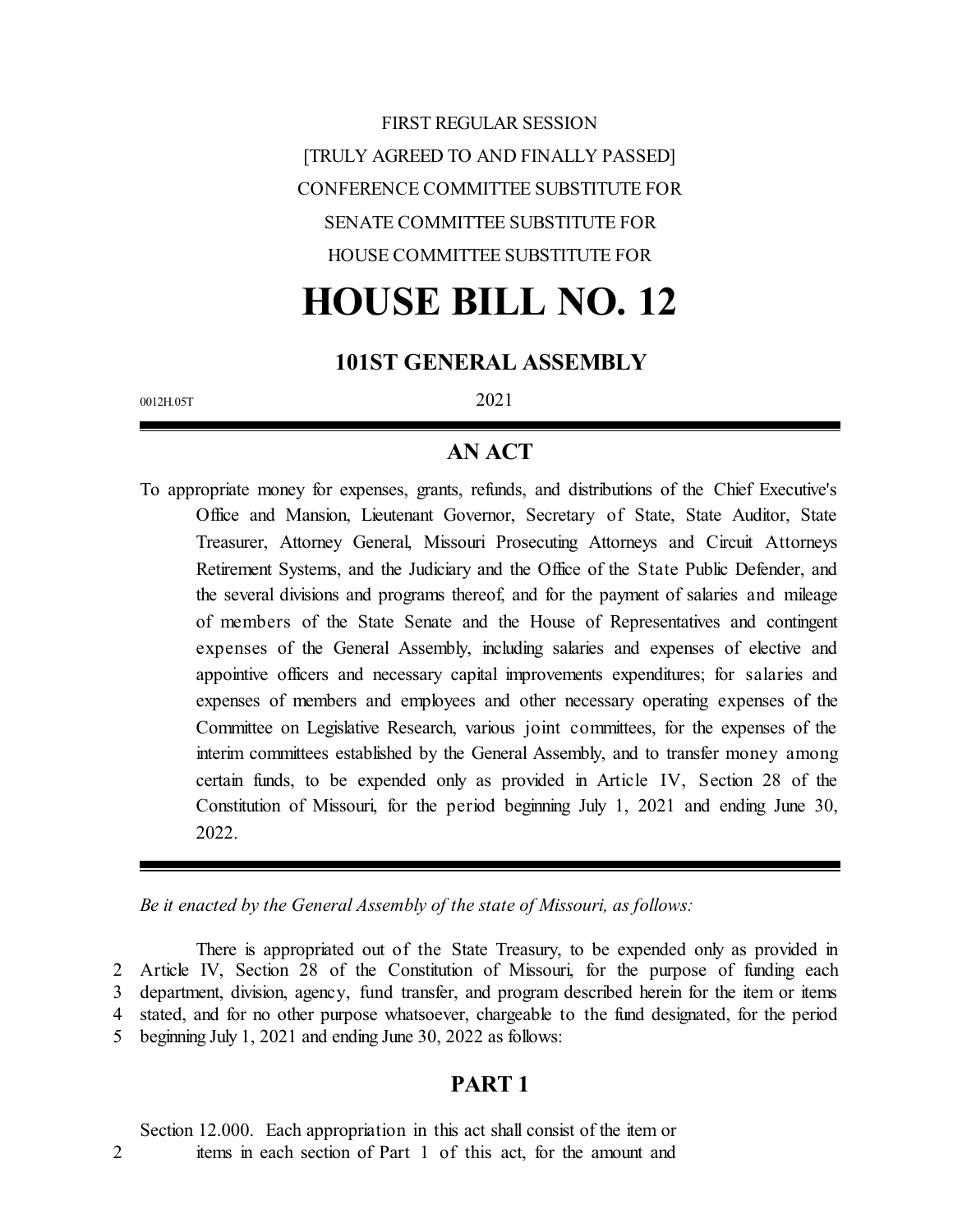| 3                | purpose and from the fund designated in each section of Part 1, as      |
|------------------|-------------------------------------------------------------------------|
| 4                | well as all additional clarifications of purpose in Part 2 of this act  |
| 5                | that make reference by section to said item or items in Part 1. Any     |
| 6                | clarifications of purpose in Part 2 shall state the section or sections |
| $\boldsymbol{7}$ | in Part 1 to which it attaches and shall, together with the language    |
| 8                | of said section(s) in Part 1, form the complete statement of purpose    |
| 9                | of the appropriation. As such, the provisions of Part 2 of this act     |
| 10               | shall not be severed from Part 1, and if any clarification of purpose   |
| 11               | in Part 2 is for any reason held to be invalid, such decision shall     |
| 12               | invalidate all of the appropriations in this act of which said          |
| 13               | clarification of purpose is a part. Part 3 of this act contains an      |
| 14               | appendix of appropriations consisting of one-time new decision          |
| 15               | items for the fiscal year beginning July 1, 2021 and ending June        |
| 16               | 30, 2022. The amount(s) in the appendix will not be considered an       |
| 17               | addition to any ongoing core appropriation(s) in future fiscal          |
| 18               | periods beyond June 30, 2022. The amount(s) in the appendix             |
| 19               | may, however, be requested in any future fiscal period as a new         |
| 20               | decision item.                                                          |
|                  | Section 12.005. To the Governor                                         |
| $\overline{c}$   |                                                                         |
| $\overline{3}$   | Annual salary adjustment in accordance with Section 105.005,            |
| $\overline{4}$   | 1,673                                                                   |
| 5                |                                                                         |
|                  |                                                                         |
| 6                | Personal Service and/or Expense and Equipment                           |
| 7                |                                                                         |
| 8                |                                                                         |
| 9                |                                                                         |
| 10               |                                                                         |
| 11               |                                                                         |
|                  |                                                                         |
| 13               |                                                                         |
| 14               |                                                                         |
| 15               |                                                                         |
| 16               |                                                                         |
| 17               |                                                                         |
| 18               |                                                                         |
| 19               | Personal Service and/or Expense and Equipment for the Mansion           |
| 20               |                                                                         |
|                  |                                                                         |
| 21               |                                                                         |
|                  | Section 12.010. To the Governor                                         |
| $\overline{2}$   | For expenses incident to emergency duties performed by the National     |
| 3                | Guard when ordered out by the Governor                                  |
| $\overline{4}$   |                                                                         |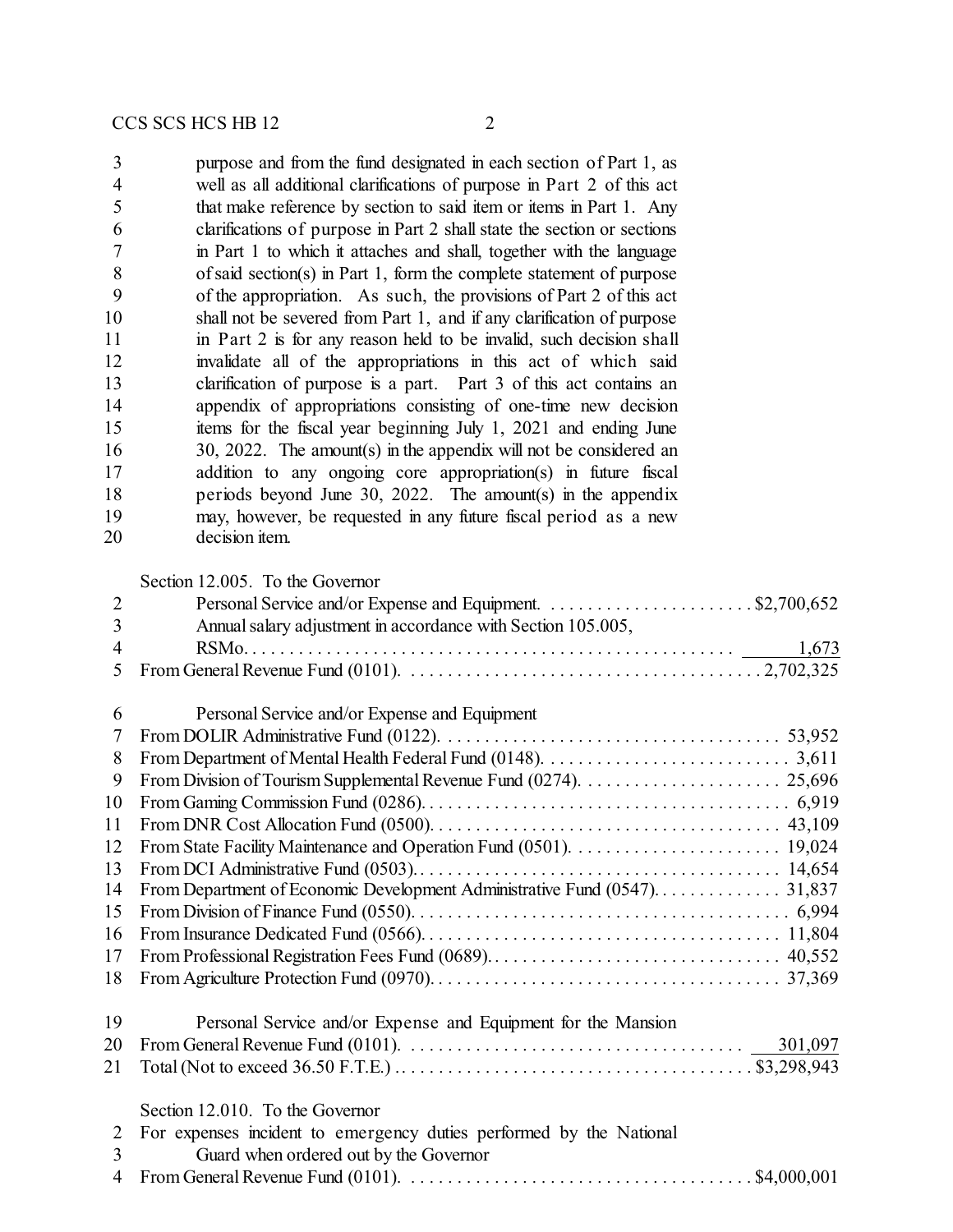| 2                                         | Section 12.015. To the Governor<br>For conducting special audits                                                                 |
|-------------------------------------------|----------------------------------------------------------------------------------------------------------------------------------|
| 3                                         | From General Revenue Fund (0101). $\ldots \ldots \ldots \ldots \ldots \ldots \ldots \ldots \ldots \ldots \ldots \ldots$ \$30,000 |
|                                           | Section 12.025. To the Lieutenant Governor                                                                                       |
| $\overline{2}$<br>$\overline{\mathbf{3}}$ | Annual salary adjustment in accordance with Section 105.005,                                                                     |
| $\overline{\mathcal{A}}$                  | 1,081                                                                                                                            |
| 5                                         |                                                                                                                                  |
| 6                                         | Personal Service and/or Expense and Equipment                                                                                    |
| 7                                         |                                                                                                                                  |
| 8                                         | For a library and museum, located in a home rule city with more than one                                                         |
| 9                                         | hundred sixteen thousand but fewer than one hundred fifty-five                                                                   |
| 10<br>11                                  | thousand inhabitants, which promotes awareness and presidents<br>from Missouri                                                   |
| 12                                        |                                                                                                                                  |
| 13                                        |                                                                                                                                  |
|                                           | Section 12.030. To the Lieutenant Governor                                                                                       |
| $\overline{2}$                            | For the Missouri State Council on the Arts, provided that ten percent                                                            |
| 3                                         | $(10\%)$ flexibility is allowed between personal service and expense                                                             |
| 4                                         | and equipment                                                                                                                    |
| 5                                         | <b>Expense and Equipment</b>                                                                                                     |
| 6                                         | From Department of Economic Development-Missouri Council on the                                                                  |
| 7                                         |                                                                                                                                  |
| 8                                         |                                                                                                                                  |
| 9                                         |                                                                                                                                  |
| 10                                        |                                                                                                                                  |
| 11                                        | <b>Expense and Equipment</b>                                                                                                     |
| 12                                        |                                                                                                                                  |
| 13                                        | For grants to public television and radio stations as provided in Section                                                        |
| 14                                        | 143.183, RSMo                                                                                                                    |
| 15                                        |                                                                                                                                  |
| 16                                        | For the Missouri Humanities Council                                                                                              |
| 17                                        | <b>Expense and Equipment</b>                                                                                                     |
| 18                                        |                                                                                                                                  |
| 19                                        | For a museum that commemorates the contributions of African-Americans                                                            |
| 20                                        | to the sport of baseball, provided that \$100,000 fund the Historical                                                            |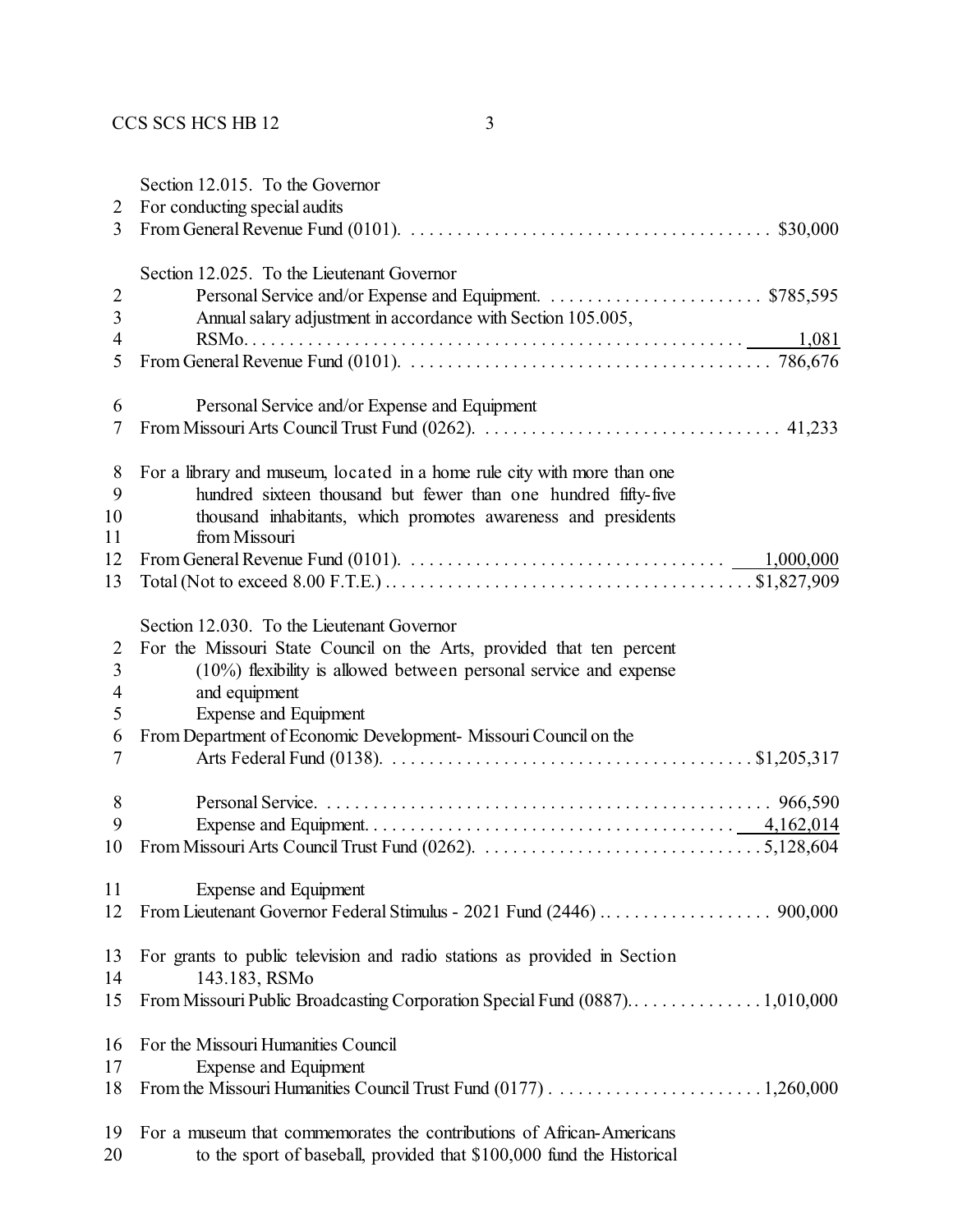Education Center Expense and Equipment From the Missouri Humanities Council Trust Fund (0177) . . . . . . . . . . . . . . . . . . . . . . . . 500,000 For an Urban Academy, located within a home rule city with more than 400,000 inhabitants and located in more than one county, which provides athletic programming targeting underserved youth From Missouri Humanities Council Trust Fund (0177). . . . . . . . . . . . . . . . . . . . . . . . . . . 200,000 For programming and education about historical key locations that connects the past with the future while maintaining a depository for all pertinent records at a museum located in any city of the fourth classification with more than twenty-eight thousand but fewer than thirty-one thousand inhabitants and located in any county with a charter form of government and with more than six hundred thousand but fewer than seven hundred thousand inhabitants From Missouri Humanities Council Trust Fund (0177). . . . . . . . . . . . . . . . . . . . . . . 50,000 Total (Not to exceed 15.00 F.T.E.) .. . . . . . . . . . . . . . . . . . . . . . . . . . . . . . . . . . . . . \$10,253,921 Section 12.035. To the Lieutenant Governor Funds are to be transferred out of the State Treasury to the Missouri Arts Council Trust Fund as authorized by Sections 143.183 and 185.100, RSMo From General Revenue Fund (0101). . . . . . . . . . . . . . . . . . . . . . . . . . . . . . . . . . . . . . \$4,847,867 Section 12.040. To the Lieutenant Governor Funds are to be transferred out of the State Treasury to the Missouri Humanities Council Trust Fund as authorized by Sections 143.183 and 186.065, RSMo From General Revenue Fund (0101). . . . . . . . . . . . . . . . . . . . . . . . . . . . . . . . . . . . . . \$1,650,000 Section 12.045. To the Lieutenant Governor Funds are to be transferred out of the State Treasury to the Missouri Public Broadcasting Corporation Special Fund as authorized by Section 143.183, RSMo From General Revenue Fund (0101). . . . . . . . . . . . . . . . . . . . . . . . . . . . . . . . . . . . . . . \$800,000 Section 12.055. To the Secretary of State Personal Service and/or Expense and Equipment. . . . . . . . . . . . . . . . . . . . . . . \$9,681,530 Annual salary adjustment in accordance with Section 105.005, RSMo. . . . . . . . . . . . . . . . . . . . . . . . . . . . . . . . . . . . . . . . . . . . . . . . . . . . 1,347 From General Revenue Fund (0101). . . . . . . . . . . . . . . . . . . . . . . . . . . . . . . . . . . . . . . 9,682,877 Personal Service and/or Expense and Equipment From Election Administration Improvements Fund (0157). . . . . . . . . . . . . . . . . . . . . . . . . 294,316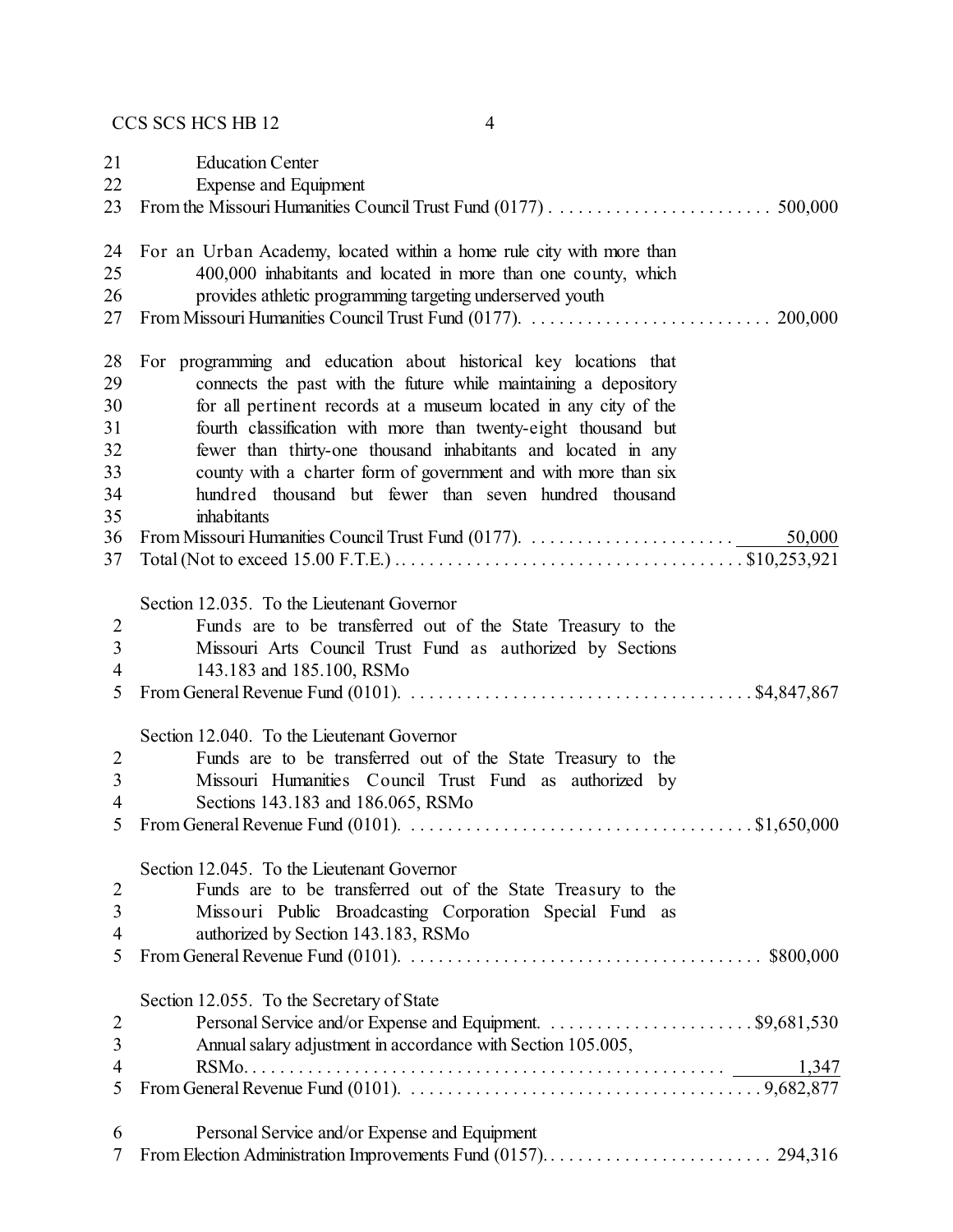| 8<br>9<br>10<br>11<br>12<br>13          | From Secretary of State's Technology Trust Fund Account (0266). 3,558,177                                                                                                                                                                                                                                                                                                                               |
|-----------------------------------------|---------------------------------------------------------------------------------------------------------------------------------------------------------------------------------------------------------------------------------------------------------------------------------------------------------------------------------------------------------------------------------------------------------|
| $\overline{2}$<br>3<br>4<br>5<br>6<br>7 | Section 12.060. To the Secretary of State<br>For the purpose of receiving and expending grants, donations, contracts,<br>and payments from private, federal, or other governmental<br>agencies provided that the General Assembly shall be notified of<br>the source of any new funds and the purpose for which they will be<br>expended, in writing, prior to the expenditure of said funds            |
| 2<br>3<br>$\overline{4}$<br>5<br>6      | Section 12.065. To the Secretary of State<br>For refunds of securities, corporations, uniform commercial code, and<br>miscellaneous collections of the Secretary of State's Office<br>From General Revenue Fund (0101). $\ldots \ldots \ldots \ldots \ldots \ldots \ldots \ldots \ldots \ldots \ldots \ldots \ldots$ \$50,000<br>From Secretary of State's Technology Trust Fund Account (0266). 10,000 |
| $\overline{2}$<br>3<br>$\overline{4}$   | Section 12.070. To the Secretary of State<br>For reimbursement to victims of securities fraud and other violations<br>pursuant to Section 409.6-603, RSMo                                                                                                                                                                                                                                               |
| 2<br>3                                  | Section 12.075. To the Secretary of State<br>For implementation of the Missouri Family Trust Company Act                                                                                                                                                                                                                                                                                                |
| 2<br>3                                  | Section 12.080. To the Secretary of State<br>For expenses of initiative referendum and constitutional amendments                                                                                                                                                                                                                                                                                        |
| 2<br>3                                  | Section 12.085. To the Secretary of State<br>For election costs associated with absentee ballots                                                                                                                                                                                                                                                                                                        |
| 2<br>3<br>4<br>5<br>6                   | Section 12.090. To the Secretary of State<br>For election reform grants, transactions costs, election administration<br>improvements within Missouri, support of Help America Vote Act<br>activities, and the state's share of election costs as required by<br>Chapter 115, RSMo<br>From Election Administration Improvements Fund (0157)\$22,350,495                                                  |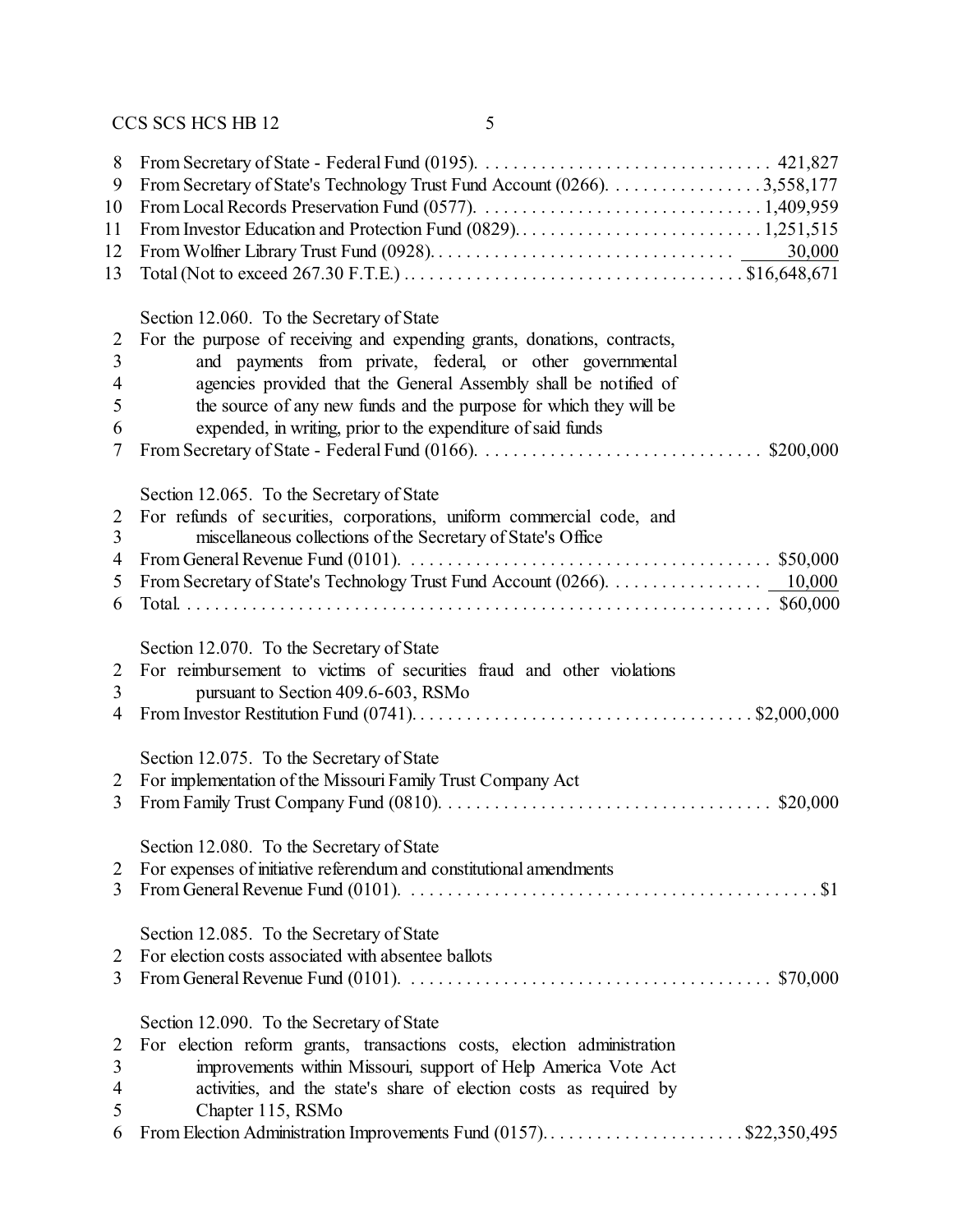| $\overline{2}$<br>$\mathfrak{Z}$<br>4                | Section 12.095. To the Secretary of State<br>Funds are to be transferred out of the State Treasury to the Election<br>Administration Improvements Fund<br>From General Revenue Fund (0101). $\ldots \ldots \ldots \ldots \ldots \ldots \ldots \ldots \ldots \ldots$ \$4,284,000                                     |
|------------------------------------------------------|---------------------------------------------------------------------------------------------------------------------------------------------------------------------------------------------------------------------------------------------------------------------------------------------------------------------|
| 2<br>3                                               | Section 12.100. To the Secretary of State<br>For historical repository grants                                                                                                                                                                                                                                       |
| $\overline{2}$<br>3                                  | Section 12.105. To the Secretary of State<br>For local records preservation grants                                                                                                                                                                                                                                  |
| $\overline{c}$<br>3<br>4                             | Section 12.110. To the Secretary of State<br>For preserving legal, historical, and genealogical materials and making<br>them available to the public                                                                                                                                                                |
| 2<br>3                                               | Section 12.115. To the Secretary of State<br>For aid to public libraries                                                                                                                                                                                                                                            |
| 2<br>3                                               | Section 12.120. To the Secretary of State<br>For the Remote Electronic Access for Libraries Program<br>From General Revenue Fund (0101). $\ldots \ldots \ldots \ldots \ldots \ldots \ldots \ldots \ldots \ldots \ldots$ \$3,109,250                                                                                 |
| $\overline{2}$<br>3<br>$\overline{4}$<br>5<br>6<br>7 | Section 12.125. To the Secretary of State<br>For all allotments, grants, and contributions from the federal government<br>or from any sources that may be deposited in the State Treasury for<br>the use of the Missouri State Library<br>From Secretary of State Federal Stimulus - 2021 Fund (2448).<br>3,340,336 |
| $\overline{2}$<br>3                                  | Section 12.130. To the Secretary of State<br>For library networking grants and other grants and donations                                                                                                                                                                                                           |
| $\overline{2}$<br>3<br>4                             | Section 12.135. To the Secretary of State<br>Funds are to be transferred out of the State Treasury to the Library<br>Networking Fund<br>From General Revenue Fund (0101). $\ldots \ldots \ldots \ldots \ldots \ldots \ldots \ldots \ldots \ldots \ldots \ldots$ \$3,640,000                                         |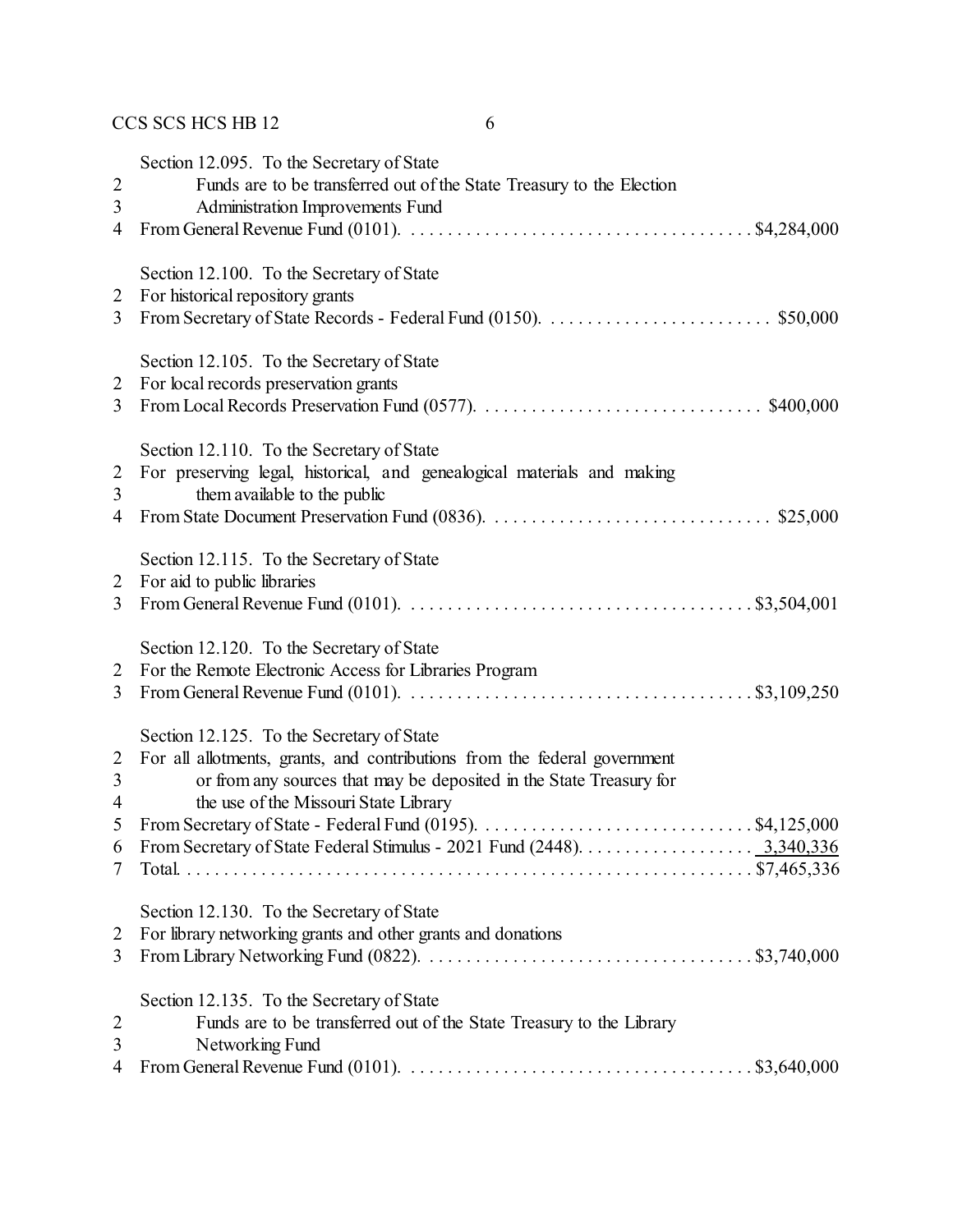|                          | Section 12.140. To the Secretary of State                                                                                    |
|--------------------------|------------------------------------------------------------------------------------------------------------------------------|
| $\overline{2}$           | For the publication of the Official Manual of Missouri by the University                                                     |
| 3                        | of Missouri Press, provided that all copies are sold at cost and                                                             |
| 4                        | proceeds are deposited into the Blue Book Printing Fund                                                                      |
| 5                        |                                                                                                                              |
|                          |                                                                                                                              |
|                          | Section 12.165. To the State Auditor                                                                                         |
| $\boldsymbol{2}$         |                                                                                                                              |
| 3                        | Annual salary adjustment in accordance with Section 105.005,                                                                 |
| $\overline{4}$<br>5      |                                                                                                                              |
|                          |                                                                                                                              |
| 6                        | Personal Service and/or Expense and Equipment                                                                                |
| 7                        |                                                                                                                              |
| 8                        |                                                                                                                              |
| 9                        |                                                                                                                              |
| 10                       |                                                                                                                              |
| 11                       |                                                                                                                              |
| 12                       |                                                                                                                              |
|                          | Section 12.185. To the State Treasurer                                                                                       |
| $\overline{2}$           |                                                                                                                              |
| 3                        | Annual salary adjustment in accordance with Section 105.005,                                                                 |
| $\overline{\mathcal{A}}$ | 1,347                                                                                                                        |
| 5                        |                                                                                                                              |
|                          |                                                                                                                              |
| 6                        | Personal Service and/or Expense and Equipment                                                                                |
| 7<br>8                   | For Unclaimed Property Division administrative costs including personal                                                      |
| 9                        | service and expense and equipment for auctions, advertising, and                                                             |
| 10                       | promotions                                                                                                                   |
| 11                       |                                                                                                                              |
|                          |                                                                                                                              |
| 12                       | For preparation and dissemination of information or publications, or for                                                     |
| 13                       | refunding overpayments                                                                                                       |
| 14                       | 8,000                                                                                                                        |
| 15                       |                                                                                                                              |
|                          | Section 12.190. To the State Treasurer                                                                                       |
| 2                        | For issuing duplicate checks or drafts and outlawed checks as provided by                                                    |
| 3                        | law                                                                                                                          |
| 4                        | From General Revenue Fund (0101). $\ldots \ldots \ldots \ldots \ldots \ldots \ldots \ldots \ldots \ldots \ldots$ \$4,000,000 |
|                          |                                                                                                                              |
|                          | Section 12.195. To the State Treasurer                                                                                       |
| 2<br>3                   | For payment of claims for abandoned property transferred by holders to<br>the state                                          |
| 4                        |                                                                                                                              |
|                          |                                                                                                                              |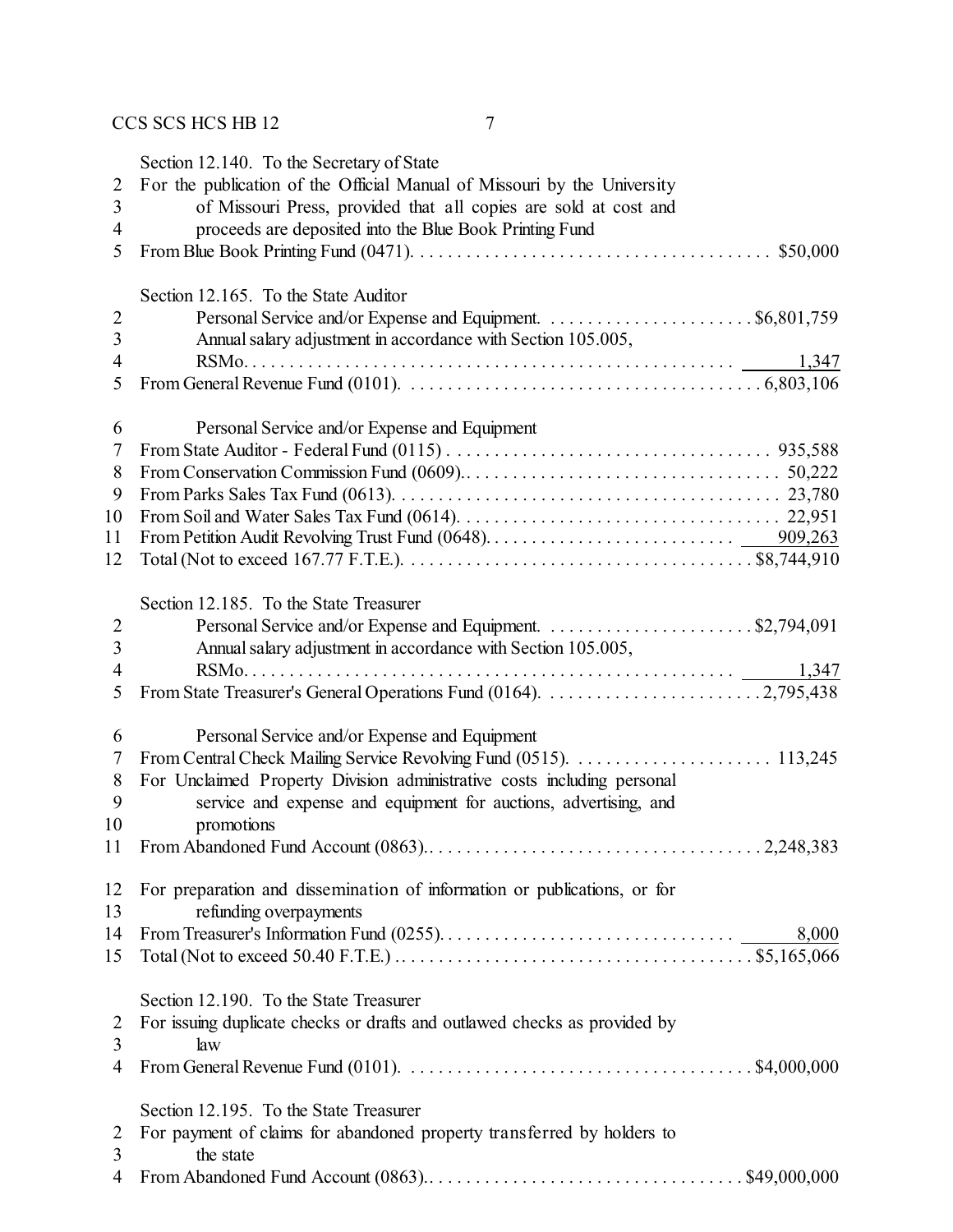|                          | Section 12.200. To the State Treasurer                                                                                             |
|--------------------------|------------------------------------------------------------------------------------------------------------------------------------|
| 2                        | For transfer of such sums as may be necessary to make payment of claims                                                            |
| 3                        | from the Abandoned Fund Account pursuant to Chapter 447,                                                                           |
| $\overline{4}$           | <b>RSMo</b>                                                                                                                        |
| 5                        | From General Revenue Fund (0101). $\ldots \ldots \ldots \ldots \ldots \ldots \ldots \ldots \ldots \ldots \ldots$ \$8,500,000       |
|                          |                                                                                                                                    |
|                          | Section 12.205. To the State Treasurer                                                                                             |
| $\overline{c}$           | Funds are to be transferred out of the State Treasury to the General                                                               |
| 3                        | Revenue Fund                                                                                                                       |
|                          |                                                                                                                                    |
| 4                        |                                                                                                                                    |
|                          |                                                                                                                                    |
|                          | Section 12.210. To the State Treasurer                                                                                             |
| 2                        | For refunds of excess interest from the Linked Deposit Program                                                                     |
| 3                        | From General Revenue Fund (0101). $\ldots \ldots \ldots \ldots \ldots \ldots \ldots \ldots \ldots \ldots \ldots$ \$2,500           |
|                          |                                                                                                                                    |
|                          | Section 12.215. To the State Treasurer                                                                                             |
| 2                        | Funds are to be transferred out of the State Treasury to the General                                                               |
| 3                        | Revenue Fund                                                                                                                       |
| 4                        |                                                                                                                                    |
|                          |                                                                                                                                    |
|                          | Section 12.220. To the State Treasurer                                                                                             |
| 2                        | Funds are to be transferred out of the State Treasury to the General                                                               |
| $\overline{3}$           | Revenue Fund                                                                                                                       |
| 4                        |                                                                                                                                    |
|                          |                                                                                                                                    |
|                          | Section 12.225. To the State Treasurer                                                                                             |
| $\overline{2}$           | Funds are to be transferred out of the State Treasury to the State                                                                 |
| 3                        | Public School Fund                                                                                                                 |
| $\overline{\mathcal{A}}$ |                                                                                                                                    |
|                          | Section 12.245. To the Attorney General                                                                                            |
| $\overline{2}$           |                                                                                                                                    |
|                          |                                                                                                                                    |
| 3                        | Annual salary adjustment in accordance with Section 105.005,                                                                       |
| 4                        | 1,456                                                                                                                              |
| 5                        | From General Revenue Fund (0101). $\ldots \ldots \ldots \ldots \ldots \ldots \ldots \ldots \ldots \ldots \ldots \ldots 14,654,806$ |
| 6                        | Personal Service and/or Expense and Equipment                                                                                      |
|                          |                                                                                                                                    |
| 7                        |                                                                                                                                    |
| 8                        |                                                                                                                                    |
| 9                        |                                                                                                                                    |
| 10                       | From Natural Resources Protection Fund-Water Pollution Permit Fee                                                                  |
| 11                       |                                                                                                                                    |
| 12                       |                                                                                                                                    |
| 13                       |                                                                                                                                    |
| 14                       |                                                                                                                                    |
| 15                       |                                                                                                                                    |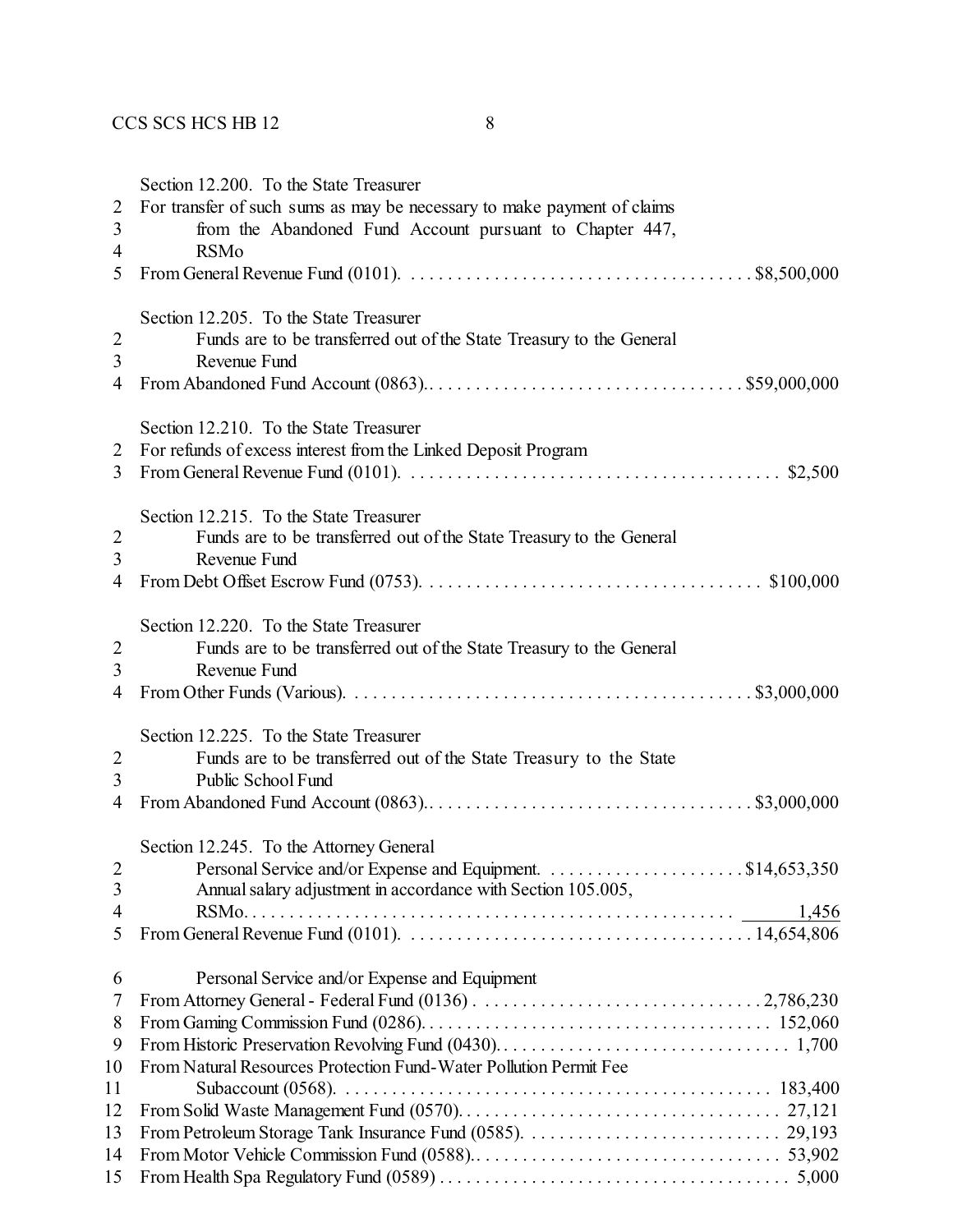| 16             | From Natural Resources Protection Fund-Air Pollution Permit Fee                                                              |
|----------------|------------------------------------------------------------------------------------------------------------------------------|
| 17             |                                                                                                                              |
| 18             |                                                                                                                              |
| 19             |                                                                                                                              |
| 20             |                                                                                                                              |
| 21             |                                                                                                                              |
| 22             |                                                                                                                              |
| 23             |                                                                                                                              |
| 24             |                                                                                                                              |
| 25             |                                                                                                                              |
| 26             |                                                                                                                              |
| 27             |                                                                                                                              |
| 28             |                                                                                                                              |
| 29             | From Inmate Incarceration Reimbursement Act Revolving Fund (0828) 149,943                                                    |
| 30             |                                                                                                                              |
| 31             |                                                                                                                              |
|                |                                                                                                                              |
|                | Section 12.250. To the Attorney General                                                                                      |
| $\overline{2}$ | For law enforcement, domestic violence, victims' services, sexual assault                                                    |
| 3              | evidence collection, testing, and tracking in collaboration with the                                                         |
| $\overline{4}$ | Departments of Public Safety and Social Services through a                                                                   |
| 5              | Memorandum of Understanding (MOU), provided that ten percent                                                                 |
| 6              | $(10\%)$ flexibility is allowed from this section to Section 12.245 if                                                       |
| 7              | the Attorney General receives such grant                                                                                     |
| 8              | From General Revenue Fund (0101). $\ldots \ldots \ldots \ldots \ldots \ldots \ldots \ldots \ldots \ldots \ldots$ \$2,620,272 |
| 9              |                                                                                                                              |
| 10             |                                                                                                                              |
|                | Section 12.255. To the Attorney General                                                                                      |
| 2              | For a Safer Streets initiative                                                                                               |
| 3              | Personal Service and/or Expense and Equipment                                                                                |
| 4              | \$903,486<br>From General Revenue Fund (0101) (Not to exceed 10.00 F.T.E.).                                                  |
|                |                                                                                                                              |
|                | Section 12.260. To the Attorney General                                                                                      |
| 2              | For a Medicaid fraud unit                                                                                                    |
| $\mathfrak{Z}$ | Personal Service and/or Expense and Equipment                                                                                |
| $\overline{4}$ |                                                                                                                              |
| 5              |                                                                                                                              |
| 6              |                                                                                                                              |
| 7              |                                                                                                                              |
|                | Section 12.265. To the Attorney General                                                                                      |
| 2              | For the Missouri Office of Prosecution Services                                                                              |
| 3              | Personal Service and/or Expense and Equipment                                                                                |
| $\overline{4}$ | From General Revenue Fund (0101). $\ldots \ldots \ldots \ldots \ldots \ldots \ldots \ldots \ldots \ldots$ \$192,492          |
| 5              | From Missouri Office of Prosecution Services - Federal Fund (0107) 1,146,205                                                 |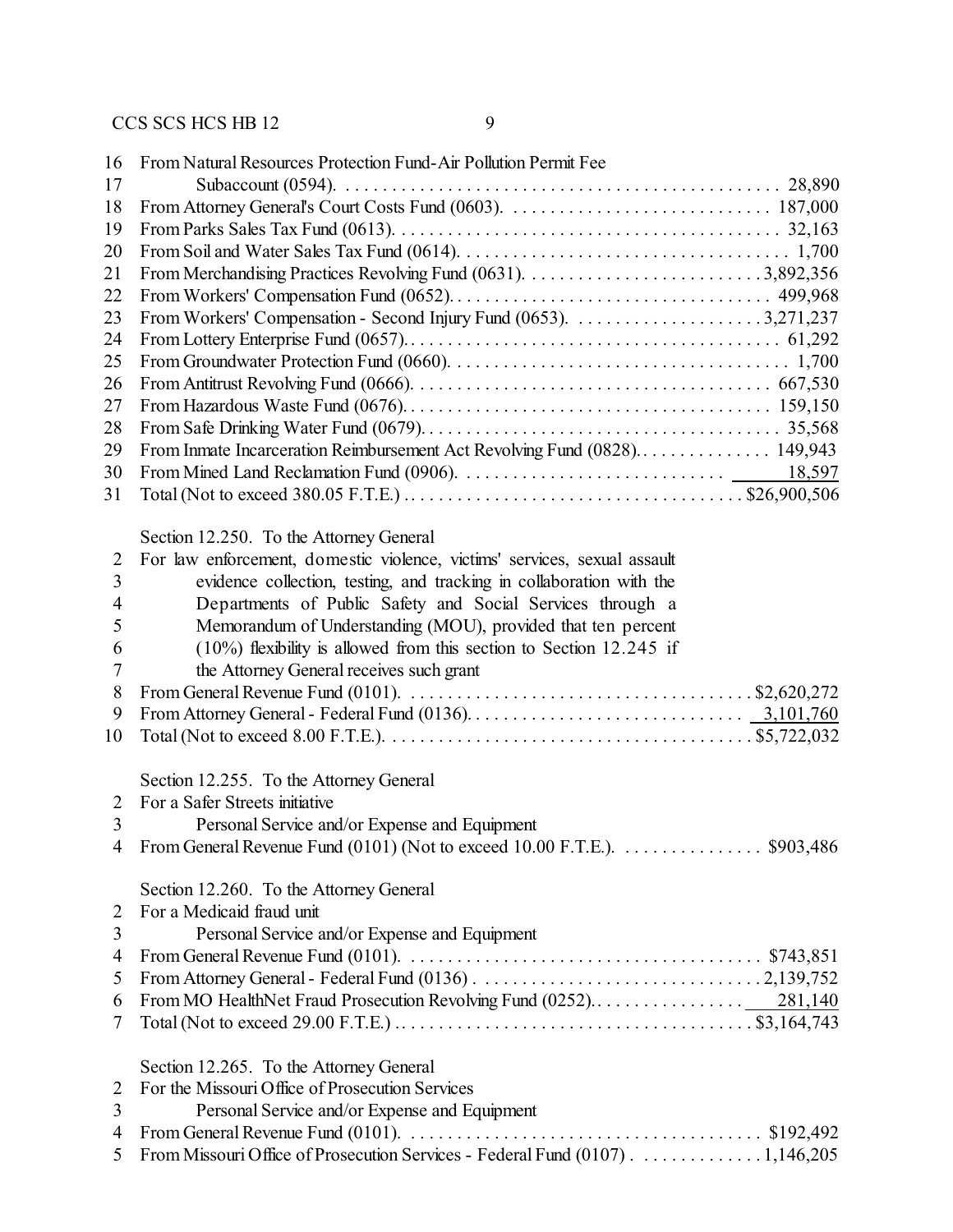| 6<br>7                                               |                                                                                                                                                                                                                                                                                                                                                                   |
|------------------------------------------------------|-------------------------------------------------------------------------------------------------------------------------------------------------------------------------------------------------------------------------------------------------------------------------------------------------------------------------------------------------------------------|
| 8<br>9                                               | For distribution through the Office of Administration to counties pursuant<br>to Section 56.700, RSMo                                                                                                                                                                                                                                                             |
| 10                                                   |                                                                                                                                                                                                                                                                                                                                                                   |
| 11<br>12<br>13<br>14                                 | For a program that focuses on crimes against children, located in a county<br>of the second classification with more than fifty thousand but<br>fewer than fifty-eight thousand inhabitants<br>From General Revenue Fund (0101). $\ldots \ldots \ldots \ldots \ldots \ldots \ldots \ldots \ldots \ldots$ 300,000                                                  |
| 15                                                   |                                                                                                                                                                                                                                                                                                                                                                   |
| $\overline{2}$<br>3<br>$\overline{4}$<br>5<br>6<br>7 | Section 12.270. To the Attorney General<br>For the fulfillment or failure of conditions, or other such developments,<br>necessary to determine the appropriate disposition of such funds,<br>to those individuals, entities, or accounts within the State Treasury,<br>certified by the Attorney General as being entitled to receive them<br>Expense & Equipment |
|                                                      | Section 12.275. To the Attorney General                                                                                                                                                                                                                                                                                                                           |
| $\overline{2}$                                       | Funds are to be transferred out of the State Treasury to the                                                                                                                                                                                                                                                                                                      |
| $\mathfrak{Z}$<br>$\overline{4}$                     | <b>Attorney General's Court Costs Fund</b>                                                                                                                                                                                                                                                                                                                        |
|                                                      | Section 12.280. To the Attorney General                                                                                                                                                                                                                                                                                                                           |
| 2                                                    | Funds are to be transferred out of the State Treasury to the                                                                                                                                                                                                                                                                                                      |
| 3                                                    | <b>Antitrust Revolving Fund</b>                                                                                                                                                                                                                                                                                                                                   |
| $\overline{4}$                                       |                                                                                                                                                                                                                                                                                                                                                                   |
|                                                      | Section 12.300. To the Supreme Court                                                                                                                                                                                                                                                                                                                              |
| $\overline{2}$                                       | For funding Judicial Proceedings and Review, provided that twenty-five                                                                                                                                                                                                                                                                                            |
| $\mathfrak{Z}$                                       | percent (25%) flexibility is allowed between personal service and                                                                                                                                                                                                                                                                                                 |
| $\overline{4}$                                       | expense and equipment, and further provided that twenty-five                                                                                                                                                                                                                                                                                                      |
| 5                                                    | percent (25%) flexibility is allowed between Sections 12.300                                                                                                                                                                                                                                                                                                      |
| 6                                                    | through 12.380, excluding Sections 12.325 and 12.375                                                                                                                                                                                                                                                                                                              |
| 7                                                    |                                                                                                                                                                                                                                                                                                                                                                   |
| 8<br>9                                               |                                                                                                                                                                                                                                                                                                                                                                   |
| 10                                                   | Personal Service                                                                                                                                                                                                                                                                                                                                                  |
| 11                                                   |                                                                                                                                                                                                                                                                                                                                                                   |
| 12                                                   | Expense and Equipment                                                                                                                                                                                                                                                                                                                                             |
| 13                                                   | 150,676                                                                                                                                                                                                                                                                                                                                                           |
| 14                                                   |                                                                                                                                                                                                                                                                                                                                                                   |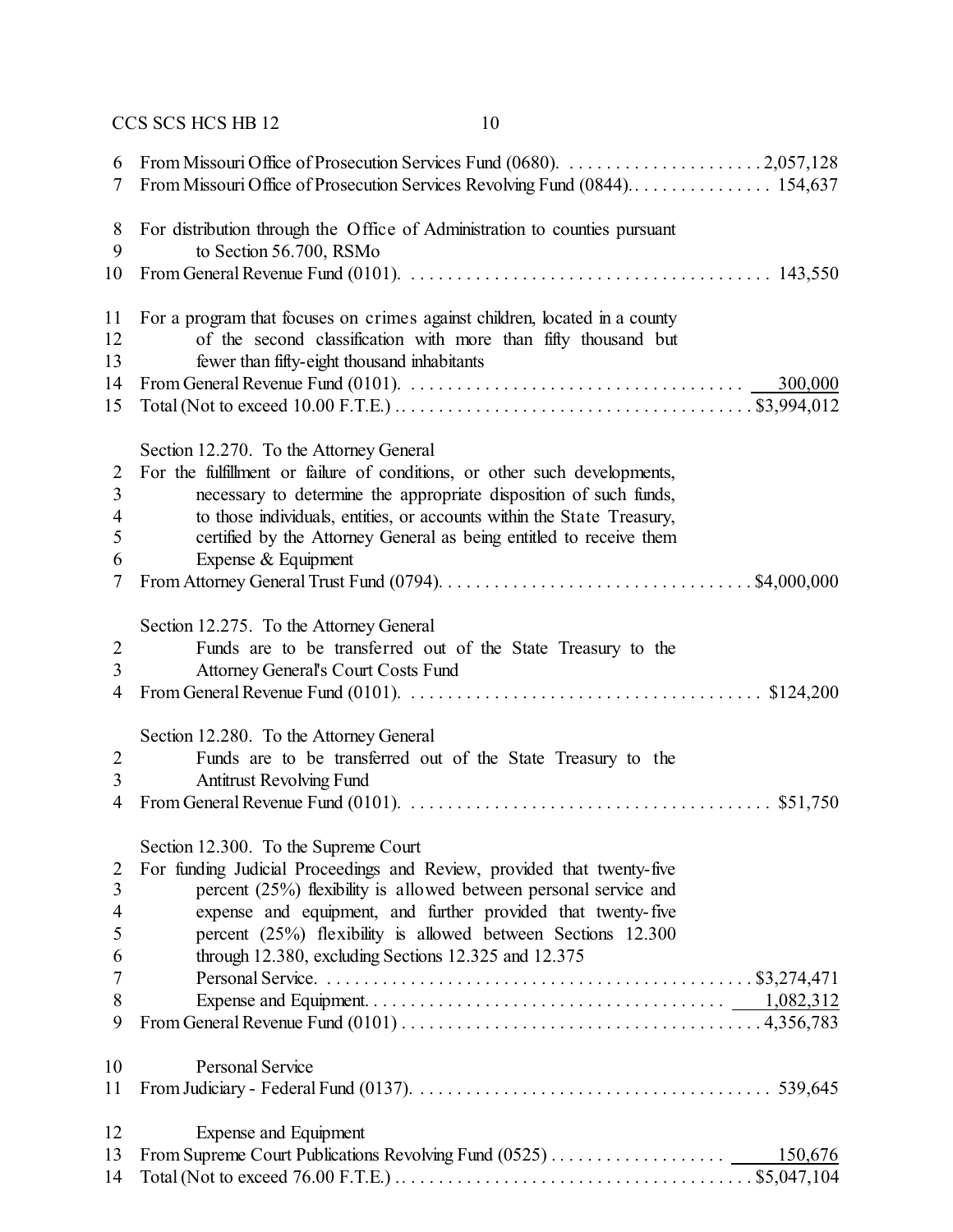Section 12.305. To the Supreme Court

- For the salaries of Supreme Court Judges and Chief Justice
- Personal Service
- 4 From General Revenue Fund (0101) (Not to exceed 7.00 F.T.E.).  $\dots$  . . . . . . . . . . \$1,224,131

Section 12.210. To the Supreme Court

|                | Section 12.310. To the Supreme Court                                |
|----------------|---------------------------------------------------------------------|
| $\overline{2}$ | For funding the State Courts Administrator and implementing and     |
| 3              | supporting an integrated case management system, provided that      |
| $\overline{4}$ | twenty-five percent $(25%)$ flexibility is allowed between personal |
| 5              | service and expense and equipment, and further provided that        |
| 6              | twenty-five percent (25%) flexibility is allowed between Sections   |
| 7              | 12.300 through 12.380, excluding Sections 12.325 and 12.375         |
| $8\,$          |                                                                     |
| 9              |                                                                     |
| 10             |                                                                     |
| 11             | Expense and Equipment                                               |
| 12             |                                                                     |
| 13             | Expense and Equipment                                               |
| 14             | 887,200                                                             |
| 15             |                                                                     |
|                | Section 12.315. To the Supreme Court                                |
| $\overline{2}$ | funding court improvement projects and receiving grants and<br>For  |
| 3              | contributions of funds from the federal government or from any      |
| $\overline{4}$ | other source which may be deposited into the State Treasury for     |
| 5              | use of the Supreme Court and other state courts, provided that      |
| 6              | twenty-five percent (25%) flexibility is allowed between personal   |
| 7              | service and expense and equipment, and further provided that        |
| 8              | twenty-five percent (25%) flexibility is allowed between Sections   |
| 9              | 12.300 through 12.380, excluding Sections 12.325 and 12.375         |
| 10             |                                                                     |
| 11             |                                                                     |
| 12             |                                                                     |
| 13             |                                                                     |
| 14             |                                                                     |
| 15             |                                                                     |
| 16             |                                                                     |
| 17             |                                                                     |

#### Section 12.320. To the Supreme Court

|   |  |  |  | 2 For funding the development and implementation of a program of |  |  |  |
|---|--|--|--|------------------------------------------------------------------|--|--|--|
| 3 |  |  |  | state wide court automation, provided that twenty-five percent   |  |  |  |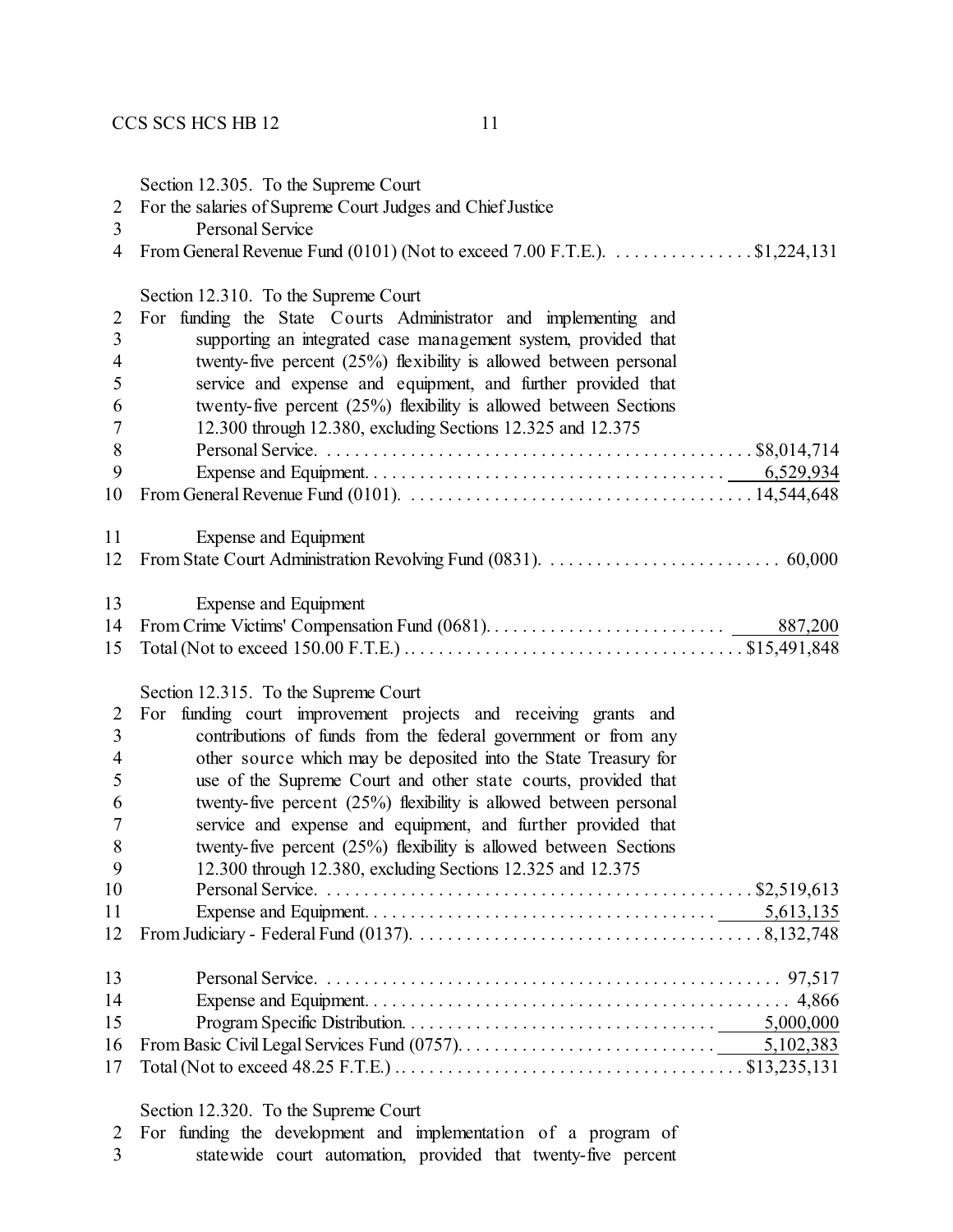| 4              | $(25%)$ flexibility is allowed between personal service and expense                                                          |
|----------------|------------------------------------------------------------------------------------------------------------------------------|
| 5              | and equipment, and further provided that twenty-five percent                                                                 |
| 6              | (25%) flexibility is allowed between Sections 12.300 through                                                                 |
| 7              | 12.380, excluding Sections 12.305, 12.325, 12.335, 12.340, 12.350                                                            |
| 8              | and 12.375                                                                                                                   |
| 9              | Expense and Equipment                                                                                                        |
| 10             | From General Revenue Fund (0101). $\ldots \ldots \ldots \ldots \ldots \ldots \ldots \ldots \ldots \ldots \ldots$ \$2,000,000 |
| 11             |                                                                                                                              |
| 12             |                                                                                                                              |
| 13             |                                                                                                                              |
| 14             |                                                                                                                              |
|                | Section 12.325. To the Supreme Court                                                                                         |
| $\overline{2}$ | Funds are to be transferred out of the State Treasury to the                                                                 |
| 3              | Judiciary Education and Training Fund                                                                                        |
| 4              | From General Revenue Fund (0101). $\ldots \ldots \ldots \ldots \ldots \ldots \ldots \ldots \ldots \ldots \ldots$ \$1,918,663 |
|                |                                                                                                                              |
|                | Section 12.330. To the Supreme Court                                                                                         |
| 2              | For Judicial Education and Training, provided that twenty-five percent                                                       |
| 3              | $(25%)$ flexibility is allowed between personal service and expense                                                          |
| 4              | and equipment, and further provided that twenty-five percent                                                                 |
| 5              | (25%) flexibility is allowed between Sections 12.300 through                                                                 |
| 6              | 12.380, excluding Sections 12.325 and 12.375                                                                                 |
| 7              |                                                                                                                              |
| 8              | 862,364                                                                                                                      |
| 9              |                                                                                                                              |
| 10             | Expense and Equipment                                                                                                        |
| 11             | 228,252                                                                                                                      |
| 12             |                                                                                                                              |
|                |                                                                                                                              |
|                | Section 12.335. To the Supreme Court                                                                                         |
| $\overline{2}$ | For funding the three (3) Courts of Appeals, provided that twenty-five                                                       |
| 3              | percent (25%) flexibility is allowed between personal service and                                                            |
| 4              | expense and equipment, and further provided that twenty-five                                                                 |
| 5              | percent (25%) flexibility is allowed between Sections 12.300                                                                 |
| 6              | through 12.380, excluding Sections 12.325 and 12.375                                                                         |
| 7              |                                                                                                                              |
| 8              |                                                                                                                              |
| 9              | From General Revenue Fund (0101) (Not to exceed 127.35 F.T.E.) \$7,565,129                                                   |
|                | Section 12.340. To the Supreme Court                                                                                         |
| 2              | For the salaries of Appeals Court Judges                                                                                     |
| 3              | <b>Personal Service</b>                                                                                                      |
| 4              | From General Revenue Fund (0101) (Not to exceed $32.00$ F.T.E.) \$5,083,142                                                  |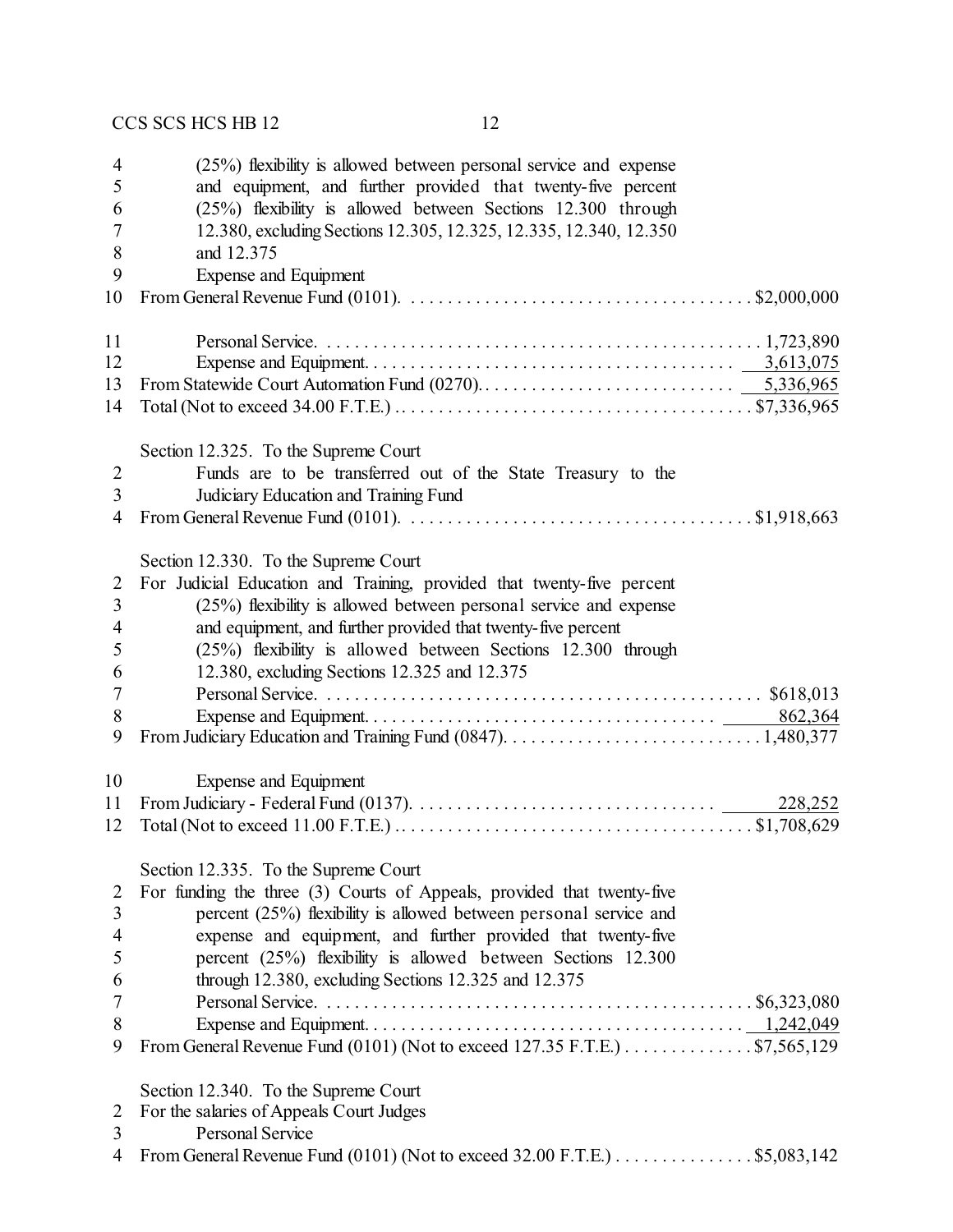Section 12.345. To the Supreme Court For funding the Circuit Courts, provided that twenty-five percent (25%) flexibility is allowed between personal service and expense and equipment, and further provided that twenty-five percent (25%) flexibility is allowed between Sections 12.300 through 12.380, excluding Sections 12.325 and 12.375 Personal Service. . . . . . . . . . . . . . . . . . . . . . . . . . . . . . . . . . . . . . . . . . . . . . \$92,145,875 Annual salary adjustment in accordance with Section 476.405, RSMo. . . . . . . . . . . . . . . . . . . . . . . . . . . . . . . . . . . . . . . . . . . . . . . . . . . . . . . . . 289,439 Expense and Equipment. . . . . . . . . . . . . . . . . . . . . . . . . . . . . . . . . . . . . . 4,639,087 From General Revenue Fund (0101). . . . . . . . . . . . . . . . . . . . . . . . . . . . . . . . . . . . . . 97,074,401 Personal Service. . . . . . . . . . . . . . . . . . . . . . . . . . . . . . . . . . . . . . . . . . . . . . . . 4,035,686 Expense and Equipment. . . . . . . . . . . . . . . . . . . . . . . . . . . . . . . . . . . . . . 1,831,107 From Judiciary - Federal Fund (0137) .. . . . . . . . . . . . . . . . . . . . . . . . . . . . . . . . . . . . . 5,866,793 Personal Service. . . . . . . . . . . . . . . . . . . . . . . . . . . . . . . . . . . . . . . . . . . . . . . . . 283,557 Expense and Equipment. . . . . . . . . . . . . . . . . . . . . . . . . . . . . . . . . . . . . 128,039 From Third Party Liability Collections Fund (0120).. . . . . . . . . . . . . . . . . . . . . . . . . . . . . 411,596 Expense and Equipment From State Court Administration Revolving Fund (0831). . . . . . . . . . . . . . . . . . . . . . . . . 170,000 For the payment to counties for salaries of juvenile court personnel as provided by the formula in Sections 211.393 and 211.394, RSMo From General Revenue Fund (0101). . . . . . . . . . . . . . . . . . . . . . . . . . . . . . . . . . . . . . 15,267,376 From Juvenile Justice Preservation Fund (0739). . . . . . . . . . . . . . . . . . . . . . . . . . . . . . . 2,500,000 For making payments due from litigants in court proceedings under set-off against debts authority as provided in Section 488.020(3), RSMo, provided that twenty-five percent (25%) flexibility is allowed between Sections 12.300 through 12.380, excluding Sections 12.305, 12.325, 12.335, 12.340, 12.350 and 12.375 From Circuit Courts Escrow Fund (0718). . . . . . . . . . . . . . . . . . . . . . . . . . . . . . 4,079,958 Total (Not to exceed 2,596.70 F.T.E.) . . . . . . . . . . . . . . . . . . . . . . . . . . . . . . . . . . \$125,370,124 Section 12.350. To the Supreme Court For the salaries of the Circuit Court Judges, Associate Circuit Court Judges, Senior Judges, Probate Commissioners, Deputy Probate Commissioners, Treatment Court Commissioners, and Family Court Commissioners Personal Service From General Revenue Fund (0101) (Not to exceed 390.00 F.T.E.) . . . . . . . . . . . . . \$54,987,669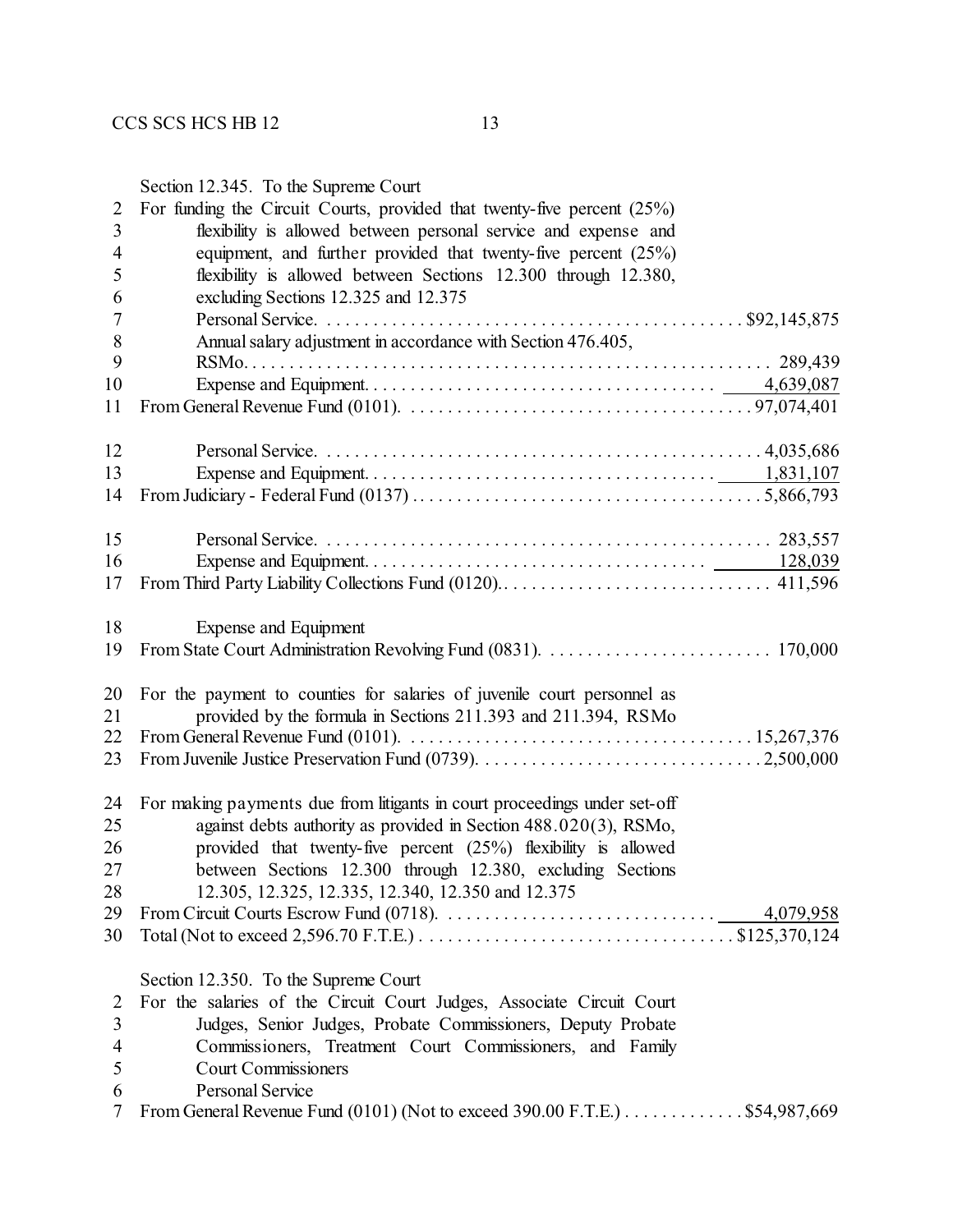|                | Section 12.355. To the Supreme Court                                                                                       |
|----------------|----------------------------------------------------------------------------------------------------------------------------|
| $\overline{2}$ | For funding the court-appointed special advocacy program statewide                                                         |
| $\overline{3}$ | office, provided that twenty-five percent (25%) flexibility is                                                             |
| 4              | allowed between Sections 12.300 through 12.380, excluding                                                                  |
| 5              | Sections 12.325 and 12.375                                                                                                 |
| 6              | From General Revenue Fund (0101). $\ldots \ldots \ldots \ldots \ldots \ldots \ldots \ldots \ldots \ldots \ldots$ \$500,000 |
|                |                                                                                                                            |
| 7              | For funding court-appointed special advocacy programs as provided in                                                       |
| 8              | Section 476.777, RSMo                                                                                                      |
| 9              |                                                                                                                            |
| 10             |                                                                                                                            |
|                |                                                                                                                            |
|                |                                                                                                                            |
|                | Section 12.360. To the Supreme Court                                                                                       |
| 2              | For funding costs associated with creating the handbook and other                                                          |
| 3              | programs as provided in Section 452.554, RSMo, provided that                                                               |
| $\overline{4}$ | twenty-five percent $(25%)$ flexibility is allowed between Sections                                                        |
| 5              | 12.300 through 12.380, excluding Sections 12.305, 12.325,                                                                  |
| 6              | 12.335, 12.340, 12.350 and 12.375                                                                                          |
| 7              |                                                                                                                            |
|                |                                                                                                                            |
|                | Section 12.365. To the Commission on Retirement, Removal, and                                                              |
| $\overline{2}$ | Discipline of Judges                                                                                                       |
| $\mathfrak{Z}$ | For funding the expenses of the Commission, provided that twenty-five                                                      |
| $\overline{4}$ | percent (25%) flexibility is allowed between personal service and                                                          |
| 5              | expense and equipment, and further provided that twenty-five                                                               |
| 6              | percent $(25%)$ flexibility is allowed between Sections 12.300                                                             |
| $\tau$         | through 12.380, excluding Sections 12.325 and 12.375                                                                       |
| $8\,$          |                                                                                                                            |
| 9              |                                                                                                                            |
| 10             | From General Revenue Fund (0101) (Not to exceed 2.75 F.T.E.). \$311,061                                                    |
|                |                                                                                                                            |
|                |                                                                                                                            |
|                | Section 12.370. To the Supreme Court                                                                                       |
| $\overline{2}$ | For funding the expenses of the members of the Appellate Judicial                                                          |
| 3              | Commission and the several circuit judicial commissions in                                                                 |
| $\overline{4}$ | circuits having the non-partisan court plan, and for services                                                              |
| 5              | rendered by clerks of the Supreme Court, courts of appeals, and                                                            |
| 6              | clerks in circuits having the non-partisan court plan for giving                                                           |
| 7              | notice of and conducting elections as ordered by the Supreme                                                               |
| 8              | Court, provided that twenty-five percent (25%) flexibility is                                                              |
| 9              | allowed between Sections 12.300 through 12.380, excluding                                                                  |
| 10             | Sections 12.325 and 12.375                                                                                                 |
| 11             |                                                                                                                            |
|                |                                                                                                                            |
|                | Section 12.375. To the Supreme Court                                                                                       |
| $\overline{2}$ | Funds are to be transferred out of the State Treasury to the                                                               |
| 3              | <b>Treatment Court Resources Fund</b>                                                                                      |
| $\overline{4}$ |                                                                                                                            |
|                |                                                                                                                            |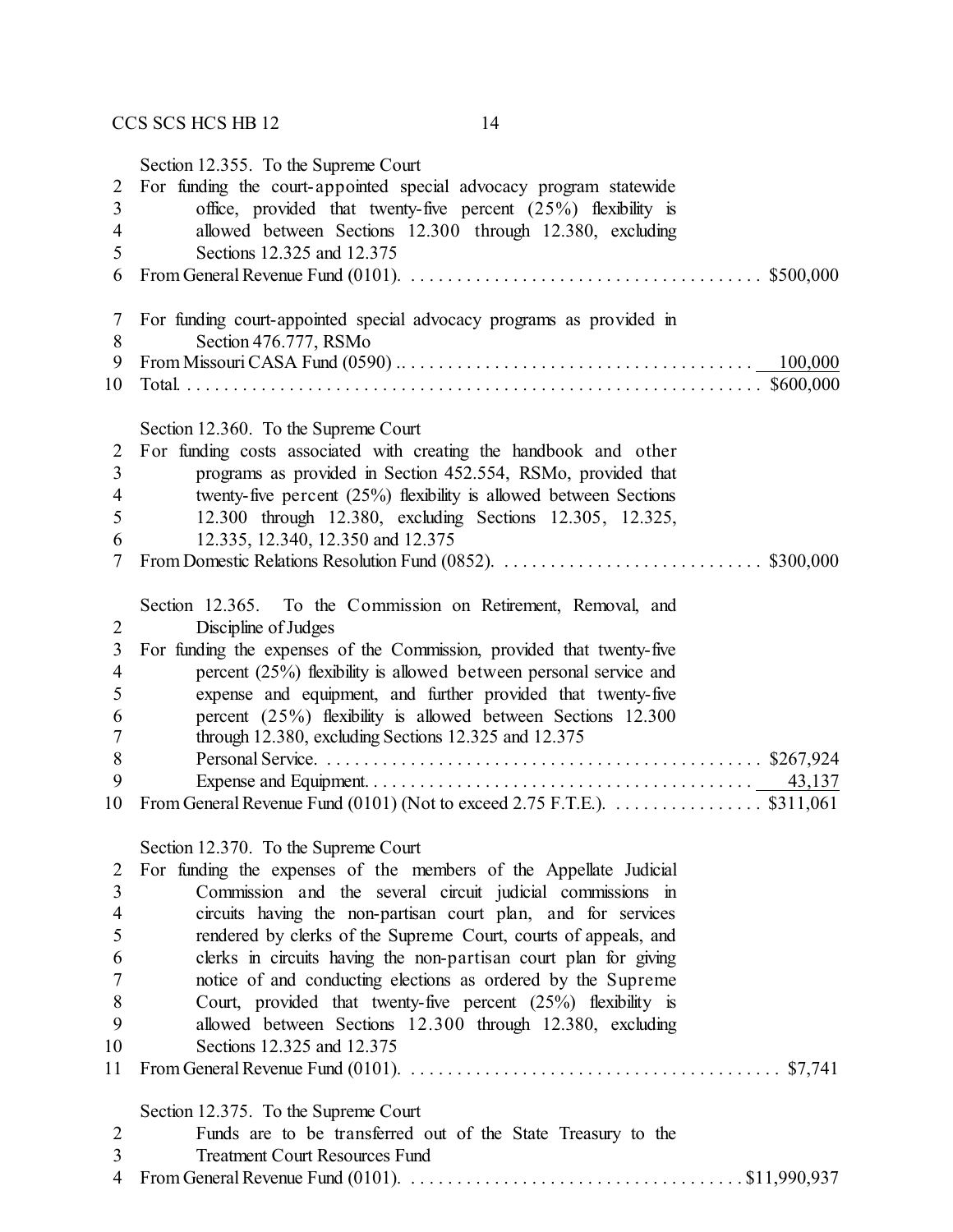|                                  | Section 12.380. To the Supreme Court                                                                                               |
|----------------------------------|------------------------------------------------------------------------------------------------------------------------------------|
| $\overline{2}$<br>$\overline{3}$ | For funding treatment courts                                                                                                       |
| $\overline{4}$                   |                                                                                                                                    |
|                                  |                                                                                                                                    |
| 5                                | For funding treatment programs focused on medication assisted treatment                                                            |
| 6                                | for Missourians with substance use disorder related to alcohol and                                                                 |
| 7                                | opioid addiction. The Treatment Courts Coordinating Commission                                                                     |
| 8                                | shall enter into agreements with drug courts, DWI courts, veteran's                                                                |
| 9                                | courts, and other treatment courts of this state in order to fund                                                                  |
| 10                               | medication assisted treatment programs. The Treatment Courts                                                                       |
| 11                               | Coordinating Commission shall submit an annual report to both                                                                      |
| 12                               | the Chairperson of the House Budget Committee and the                                                                              |
| 13                               | Chairperson of the Senate Appropriations Committee that includes                                                                   |
| 14                               | information concerning the contracts entered into and the impact                                                                   |
| 15                               | of the medication assisted treatment programs on rate of                                                                           |
| 16                               | recidivism                                                                                                                         |
| 17                               |                                                                                                                                    |
| 18                               | From Treatment Court Resources Fund (0733) (Not to exceed 6.00 F.T.E.). \$11,901,835                                               |
|                                  |                                                                                                                                    |
|                                  | Section 12.400. To the Office of the State Public Defender                                                                         |
| 2                                | For funding the State Public Defender System                                                                                       |
| $\overline{3}$                   |                                                                                                                                    |
| $\overline{4}$                   | For payment of expenses as provided by Chapter 600, RSMo, associated                                                               |
| 5                                | with the defense of violent crimes and/or the contracting of                                                                       |
| 6                                | criminal representation with entities outside of the Missouri Public                                                               |
| 7                                | Defender                                                                                                                           |
| 8                                |                                                                                                                                    |
| 9                                | From General Revenue Fund (0101). $\ldots \ldots \ldots \ldots \ldots \ldots \ldots \ldots \ldots \ldots \ldots \ldots$ 53,429,206 |
| 10                               | For expenses authorized by the Public Defender Commission as provided                                                              |
| 11                               | by Section 600.090, RSMo                                                                                                           |
| 12                               |                                                                                                                                    |
| 13                               |                                                                                                                                    |
| 14                               |                                                                                                                                    |
| 15                               | For refunds set-off against debts as required by Section 143.786, RSMo                                                             |
| 16                               |                                                                                                                                    |
|                                  |                                                                                                                                    |
| 17                               | For all grants and contributions of funds from the federal government or                                                           |
| 18                               | from any other source which may be deposited in the State                                                                          |
| 19                               | Treasury for the use of the Office of the State Public Defender                                                                    |
| 20                               | 625,000                                                                                                                            |
| 21                               |                                                                                                                                    |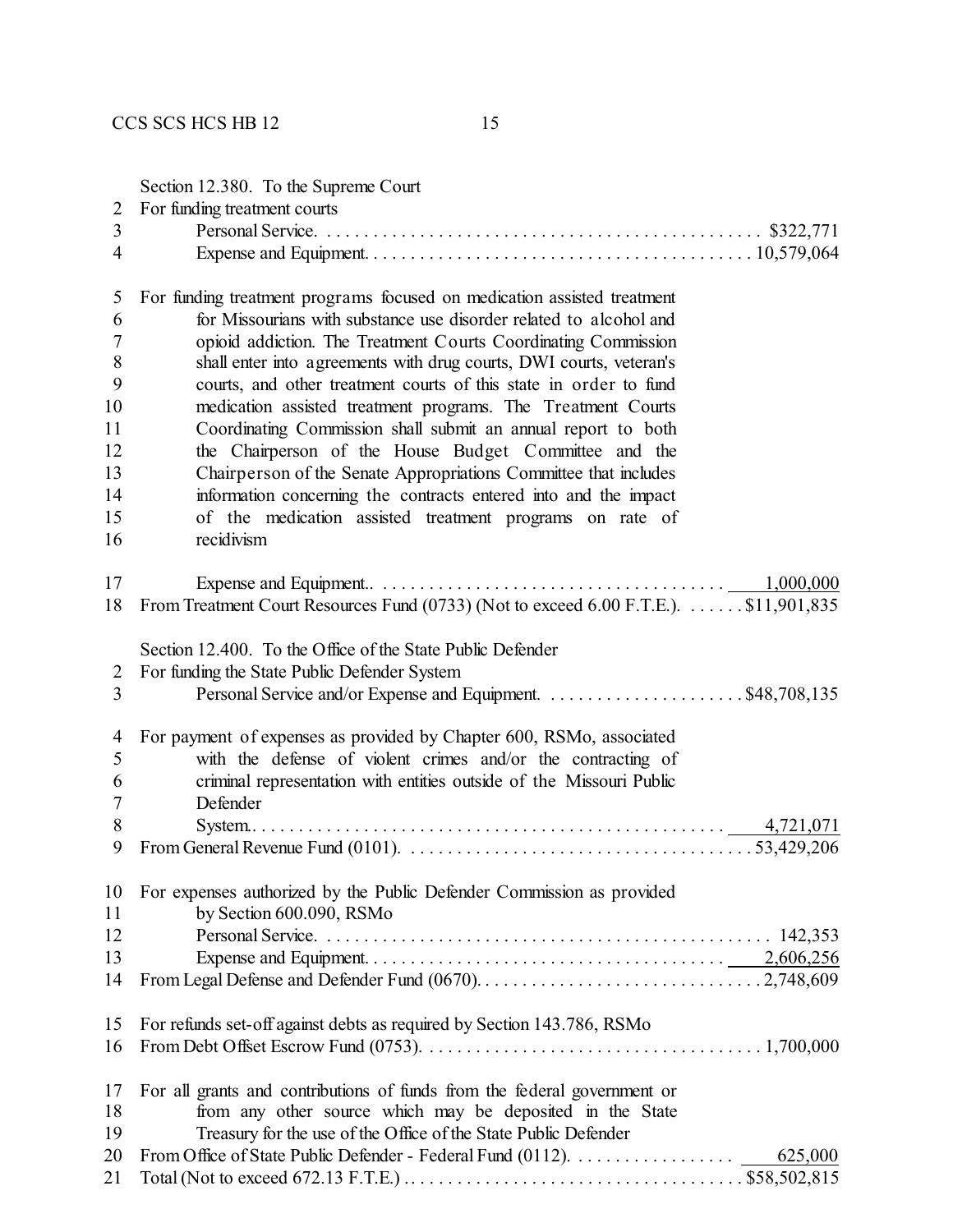|                | Section 12.500. To the Senate                                                                                                  |
|----------------|--------------------------------------------------------------------------------------------------------------------------------|
| $\mathbf{2}$   |                                                                                                                                |
| 3              | Annual salary adjustment in accordance with Section 105.005,                                                                   |
| 4              |                                                                                                                                |
| 5              |                                                                                                                                |
| 6              |                                                                                                                                |
| 7              |                                                                                                                                |
| 8              |                                                                                                                                |
| 9              |                                                                                                                                |
| 10             | <b>Senate Contingent Expenses</b>                                                                                              |
| 11             | 40,000                                                                                                                         |
| 12             |                                                                                                                                |
|                | Section 12.505. To the House of Representatives                                                                                |
| $\overline{2}$ |                                                                                                                                |
| $\mathfrak{Z}$ | Annual salary adjustment in accordance with Section 105.005,                                                                   |
| $\overline{4}$ |                                                                                                                                |
| 5              |                                                                                                                                |
| 6              |                                                                                                                                |
| 7              |                                                                                                                                |
| 8              |                                                                                                                                |
| 9              |                                                                                                                                |
| 10             | House Contingent Expenses                                                                                                      |
| 11             |                                                                                                                                |
| 12             | For redistricting requirements                                                                                                 |
| 13             | From General Revenue Fund (0101). $\ldots \ldots \ldots \ldots \ldots \ldots \ldots \ldots \ldots \ldots \ldots \qquad 81,641$ |
| 14             |                                                                                                                                |
|                | Section 12.510. To the House of Representatives                                                                                |
| 2              | For payment of organizational dues                                                                                             |
| 3              |                                                                                                                                |
|                | Section 12.515. To the Committee on Legislative Research                                                                       |
| 2              | For payment of expenses of members, salaries and expenses of employees,                                                        |
| 3              | and other necessary operating expenses, provided that not more                                                                 |
| $\overline{4}$ | than twenty-five percent $(25%)$ flexibility is allowed between                                                                |
| 5              | personal service and expense and equipment                                                                                     |
| 6              | \$499,666                                                                                                                      |
| 7              | 1,299,704                                                                                                                      |

From General Revenue Fund (0101). . . . . . . . . . . . . . . . . . . . . . . . . . . . . . . . . . . . . . . 1,799,370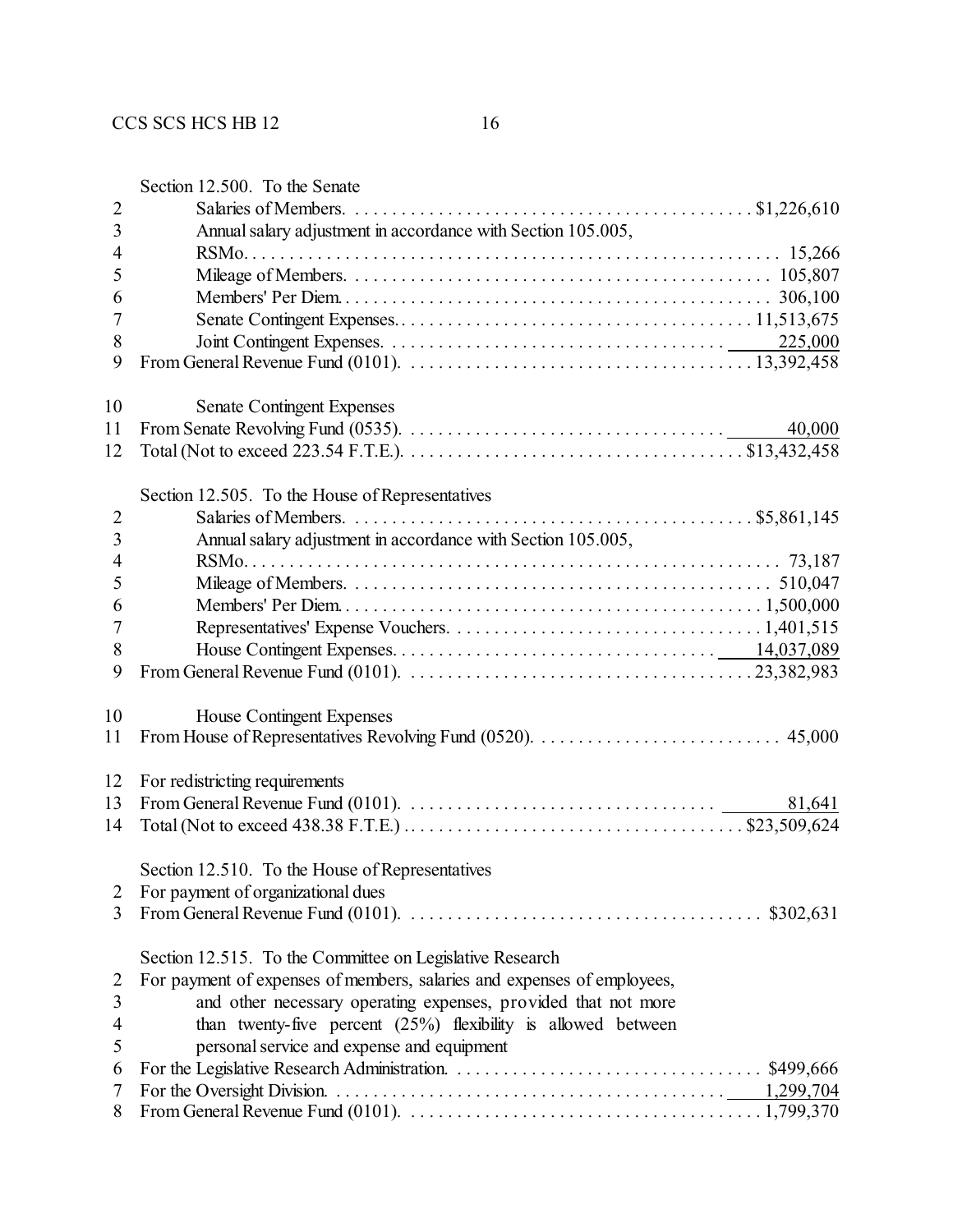| 9              | For an audit and/or program evaluation of the Regional Convention and                                                       |
|----------------|-----------------------------------------------------------------------------------------------------------------------------|
| 10             | Sports Complex authority                                                                                                    |
| 11             | From General Revenue Fund (0101). $\ldots \ldots \ldots \ldots \ldots \ldots \ldots \ldots \ldots \ldots \ldots$<br>100,000 |
| 12             |                                                                                                                             |
|                | Section 12.520. To the Committee on Legislative Research                                                                    |
| 2              | For paper, printing, binding, editing, proofreading, and other necessary                                                    |
| 3              | expenses of publishing the Supplement to the Revised Statutes of                                                            |
| 4              | the State of Missouri                                                                                                       |
| 5              | From Statutory Revision Fund (0546) (Not to exceed $1.25$ F.T.E.) $\dots \dots \dots \dots$ \$290,989                       |
|                | Section 12.525. To the Joint Committees of the General Assembly                                                             |
| $\mathbb{Z}^2$ |                                                                                                                             |
| 3              |                                                                                                                             |
| 4              |                                                                                                                             |
| 5.             | From General Revenue Fund (0101) (Not to exceed $6.00$ F.T.E.) \$403,657                                                    |

## **PART 2**

Section 12.600. To the Governor, Lieutenant Governor, Secretary of State,

- State Auditor, State Treasurer, Attorney General, Missouri Office of Prosecution Services, Supreme Court, Commission on Retirement, Removal, and Discipline of Judges, Office of the State Public Defender, Senate, House of Representatives, Committee on Legislative Research, and Joint Committees of the General Assembly
- In reference to all sections in Part 1 of this act:
- No funds shall be expended for or from any federal grant in
- furtherance of administrative costs greater than five percent (5%) of said federal grant amount or in accordance with grant guidelines.

### **PART 3**

Section 12.700. To the Lieutenant Governor, Attorney General, Missouri

- Office of Prosecution Services, Office of the State Public
- Defender, Senate, and House of Representatives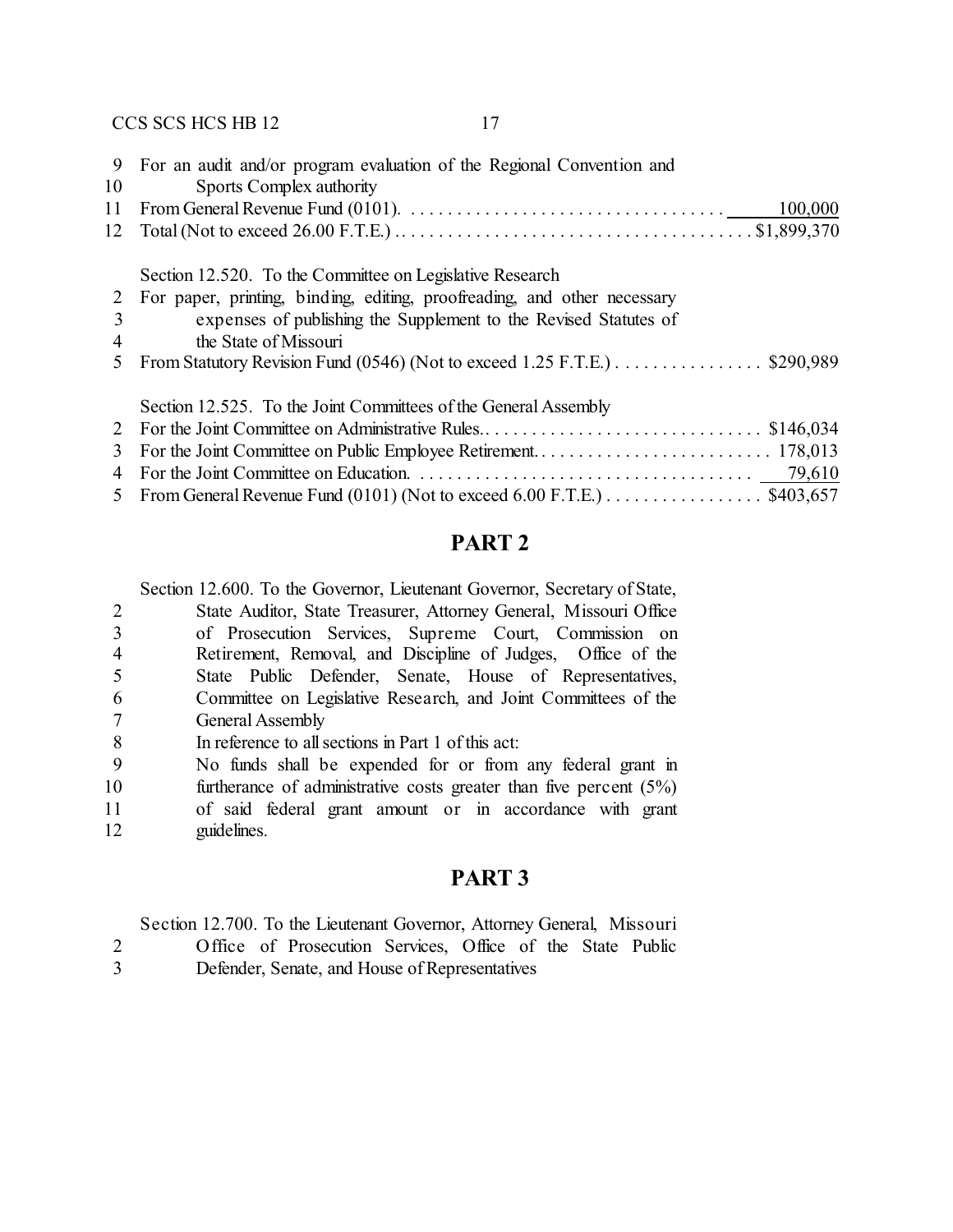| 5  | Section | Line | Amount      | F.T.E. Amount    |
|----|---------|------|-------------|------------------|
| 6  | 12.025  | 12   | \$1,000,000 | $\theta$         |
| 7  | 12.030  | 9    | \$300,000   | $\mathbf{0}$     |
| 8  | 12.030  | 12   | \$900,000   | $\mathbf{0}$     |
| 9  | 12.030  | 23   | \$250,000   | $\mathbf{0}$     |
| 10 | 12.030  | 36   | \$50,000    | $\mathbf{0}$     |
| 11 | 12.040  | 5    | \$300,000   | $\overline{0}$   |
| 12 | 12.250  | 8    | \$2,620,272 | $\mathbf{0}$     |
| 13 | 12.250  | 10   | \$0         | 3.00             |
| 14 | 12.265  | 14   | \$300,000   | $\mathbf{0}$     |
| 15 | 12.400  | 3    | \$162,855   | $\mathbf{0}$     |
| 16 | 12.500  | 7    | \$25,000    | $\boldsymbol{0}$ |
| 17 | 12.505  | 8    | \$25,000    | $\mathbf{0}$     |

## 4 **Appendix of One-time Appropriations**

## **Elected Officials Totals**

## **Judiciary Totals**

# **Public Defender Totals**